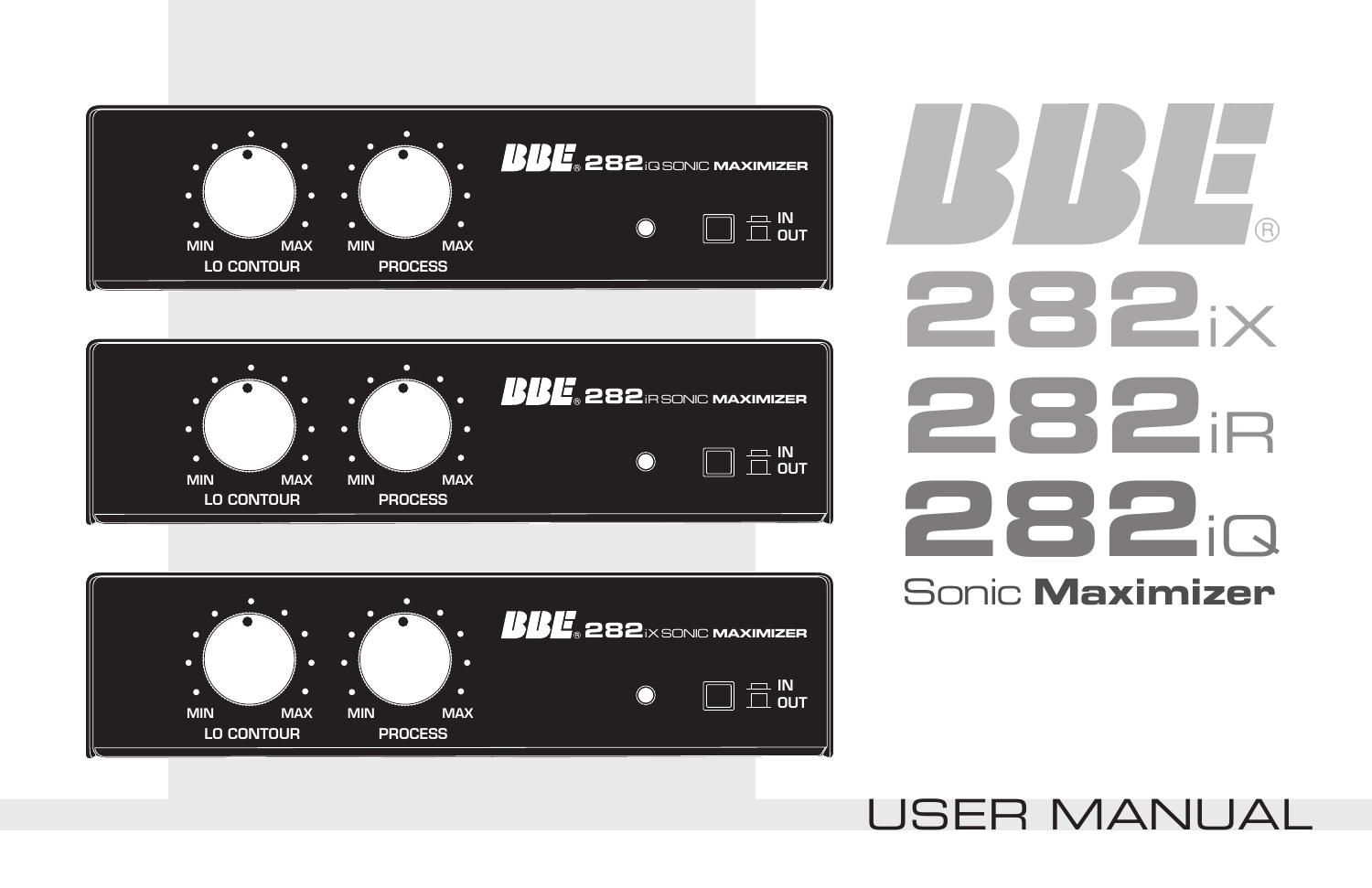# **IMPORTANT SAFEGUARDS**

For your protection, please read these safety instructions completely before operating the appliance, and keep this manual for future reference.

Carefully observe all warnings, precautions and instructions on the appliance and described in the operating instructions supplied with the appliance.

#### **INSTALLATION**

**Water and Moisture** - Do not install the appliance near water: for example, near a bathtub, washbowl, kitchen sink, laundry tub, in a wet basement, or near a swimming pool.

**Heat** - Do not install the appliance near sources of heat such as radiators, heat registers, stoves, or other appliances that produce heat.

**Ventilation** - Situate the product so its location or position does not interfere with its proper ventilation. For example, you should not place the product on a bed, sofa, rug, or similar surface that might block the vent openings, or placed in a built-in installation, such as a bookcase or cabinet that might impede the flow of air through the ventilation openings.

Wall or Ceiling Mounting - If your appliance can be mounted to a wall or ceiling, mount it only as recommended.

**Accessories** - Do not place this product on an unstable cart, stand, tripod, bracket, or table. The product may fall, causing serious injury to a child or adult, and serious damage to the product. Use only with a cart, stand, tripod, bracket, or table recommended by the manufacturer, or sold with the product. Any mounting of the product should follow the manufacturer's instructions, and should use a mounting accessory recommended by the manufacturer.

#### **USE**

**Power Source** - Connect the appliance to a power supply only of the type described in the operating instructions or as marked on the appliance.

**Power Cord Protection** - Route the power cord so that it is not likely to be walked on or pinched by having objects placed on it, paying particular attention to the plugs, receptacles, and the point where the cord exits from the appliance.

**Grounding or Polarization** - Do not defeat the grounding or polarization feature of the AC power cord. If your AC receptacle will not accept the power cord plug, contact your electrician to install a proper AC receptacle.

**When not in use** - Unplug the power cord from the outlet when left unused for a long period of time. To disconnect the cord, pull it out by grasping the plug. Never pull the plug out by the cord.

**AC Receptacle** - Check to make sure that the AC

receptacle holds the power cord plug firmly and securely. If the power cord plug is loose, contact your electrician to replace the defective and unsafe AC

**Foreign Objects** - Be careful that foreign objects and liquids do not enter the enclosure through openings.

**Cleaning** - unplug this product from the wall outlet before cleaning. Do not use liquid cleaners or aerosol cleaners. Use a damp cloth for cleaning.

#### **SERVICE**

Unplug the appliance from the wall outlet and consult qualified service personnel when:

- The power cord or the plug has been damaged
- A solid object or liquid has fallen into the cabinet.
- The appliance has been exposed to rain or moisture.
- The appliance does not appear to operate normally or exhibits a marked change in performance.
- The appliance has been dropped, or the enclosure damaged. Do not attempt to service the appliance beyond that described in the operating instructions. For all other servicing, refer to qualified service personnel only.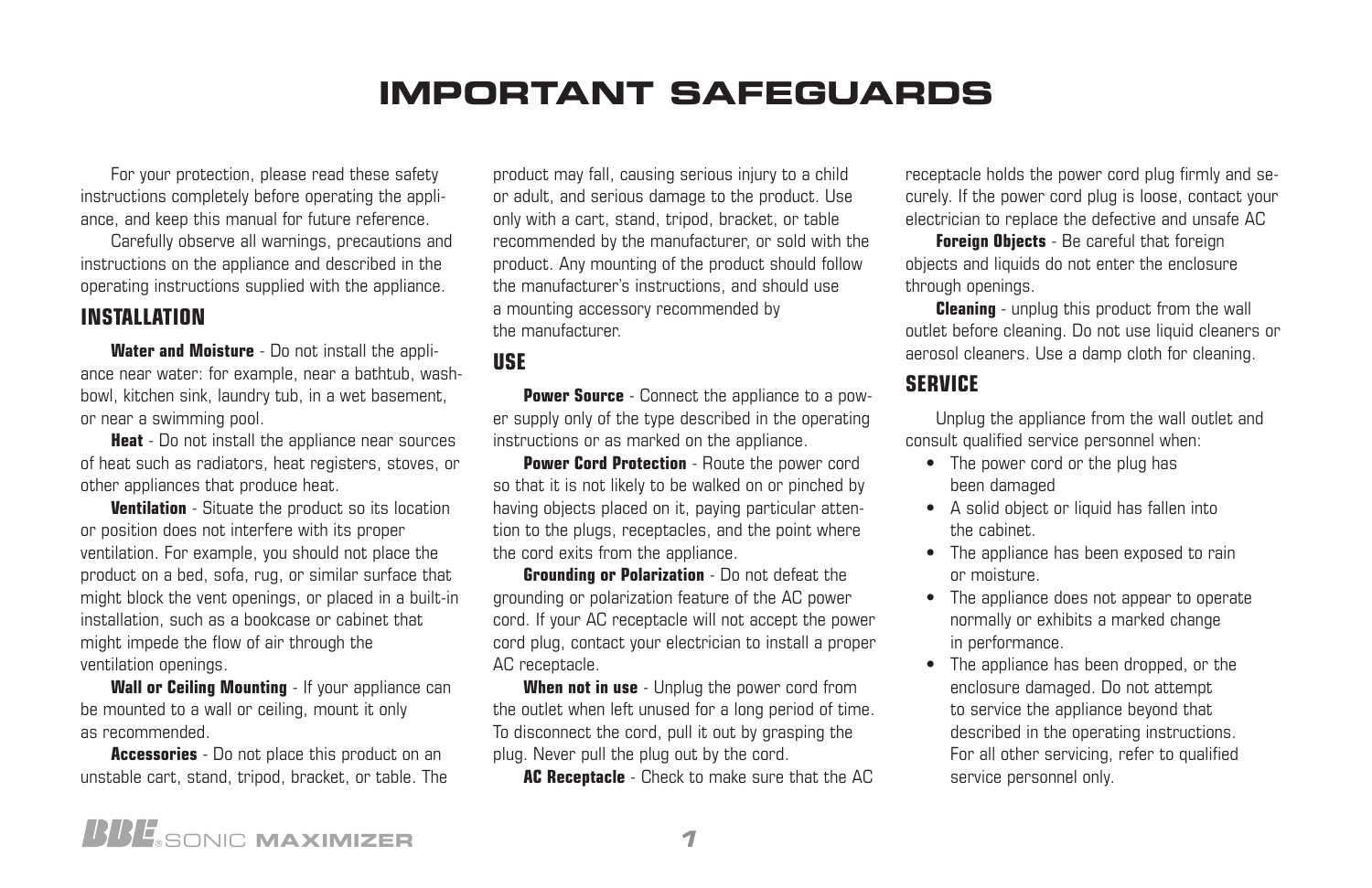## **CONTENTS**

| Product Features  2     |  |
|-------------------------|--|
| BBE Process Explained 3 |  |
|                         |  |

Thank you for your purchase of the 282i, and for the trust that you've placed in BBE. We are committed to bringing you the finest products, with useful and unique features to serve your audio needs.

The BBE 282i Sonic Maximizer is a two channel signal processor that will benefit any recording or sound reproduction system. Whether you purchased the Sonic Maximizer for your home studio, P.A., DJ system, or instrument rack, you will find the Sonic Maximizer's rugged construction and careful electronic design a welcome addition to your sonic arsenal.

| Rear Panel - 282iQ 5 |  |
|----------------------|--|
| Rear Panel - 282iR 6 |  |
|                      |  |

#### 282i FEATURES

- A full-function Sonic Maximizer
- +23dB of output headroom (282iX), +20dB (282iR and iQ)
- 108dB signal to noise ratio
- Unbalanced ¼" (282iQ), Balanced XLR (282iX) or Unbalanced RCA and 3.5mm Mini (282iR)

#### IMPORTANT

Before you begin, please check the contents within this box to insure that included are:

- 1. The BBE 282i Sonic Maximizer
- 2. The BBE 282i User's Manual.
- 3. 12 VAC External Power Supply (282iR and iQ), 15 VAC External Power Supply (282iX)

| Service and Maintenance 8 |  |
|---------------------------|--|
|                           |  |
| Specifications 10         |  |

If any of these items are found to be damaged or missing, immediately contact the BBE dealer from whom the unit was purchased.

This manual will help you to effectively utilize the BBE 282i. Reviewing the information contained in this manual will answer most of the common questions that our service department receives. If you still have questions, please feel free to call *800-233-8346.*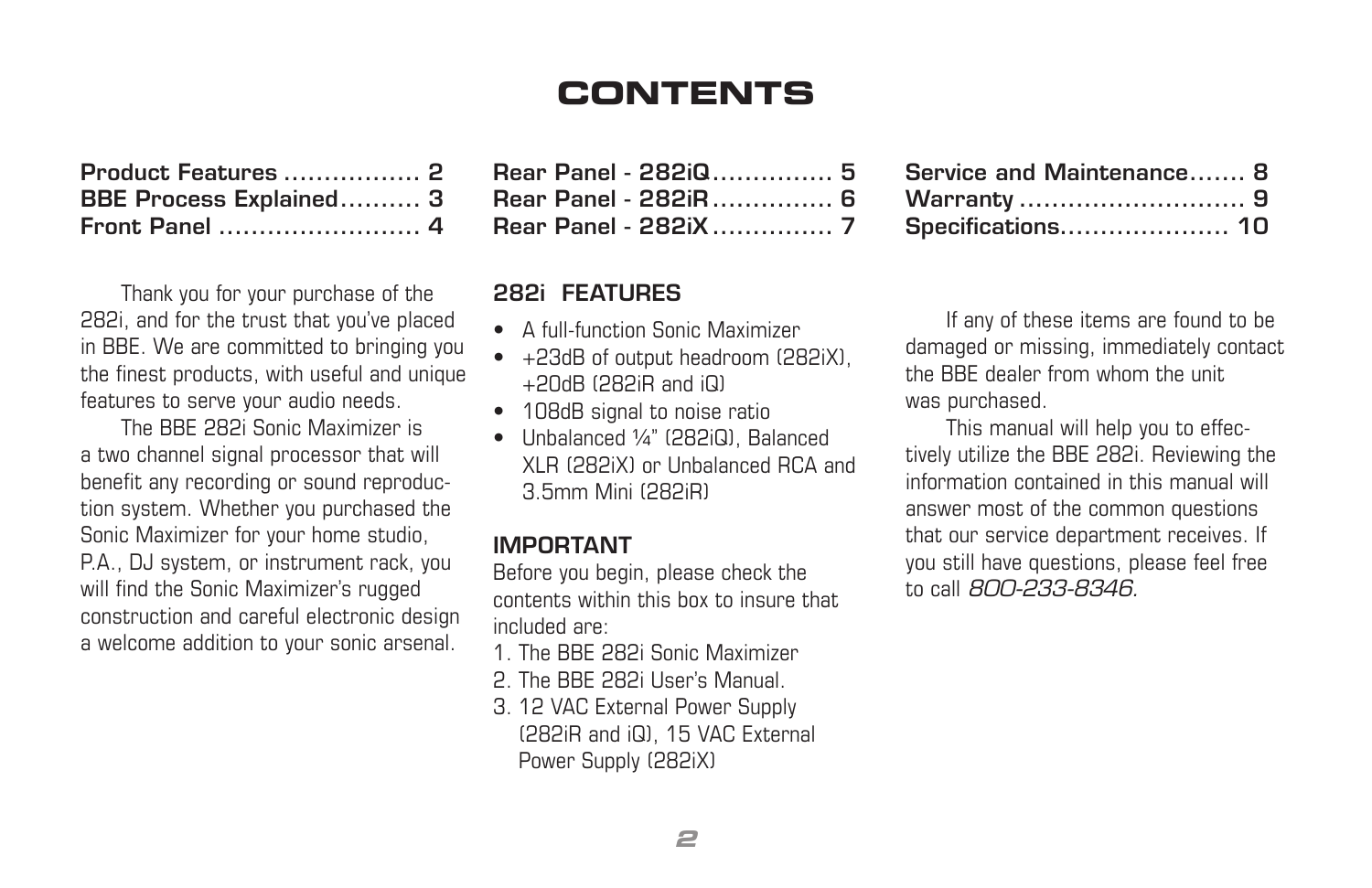#### **THE BBE PROCESS — "WHAT IT IS"**

Loudspeakers have difficulty working with the electronic signals supplied by an amplifier. These difficulties cause such major phase and amplitude distortion that the sound reproduced by speaker differs significantly from the sound produced by the original source.

In the past, these problems proved unsolvable and were thus delegated to a position of secondary importance in audio system design. However, phase and amplitude integrity is essential to accurate sound reproduction.

Research shows that the information which the listener translates into the recognizable characteristics of a live performance are intimately tied into complex time and amplitude relationships between the fundamental and harmonic components of a given musical note or sound. These relationships define a sound's "sound."

When these complex relationships pass through a speaker, the proper order is lost. The higher frequencies are delayed. A lower frequency may reach the listener's ear first or perhaps simultaneously with that of a higher frequency. In some cases, the fundamental components may be so time-shifted that they reach the listener's ear ahead of some or all of the harmonic components.

This change in the phase and amplitude relationship on the harmonic and fundamental frequencies is technically called "envelope distortion." The listener perceives this loss of sound integrity in the reproduced sound as "muddy" and "smeared." In the extreme, it can become difficult to tell the difference between musical instruments, for example, an oboe and a clarinet.

BBE Sound, Inc. conducted extensive studies of numerous speaker systems over a ten year period. With this knowledge, it became possible to identify the characteristics of an ideal speaker and to distill the corrections necessary to return the fundamental and harmonic frequency structures to their correct order. While there are differences among various speaker designs in the magnitude of their correction, the overall pattern of correction needed is remarkably consistent.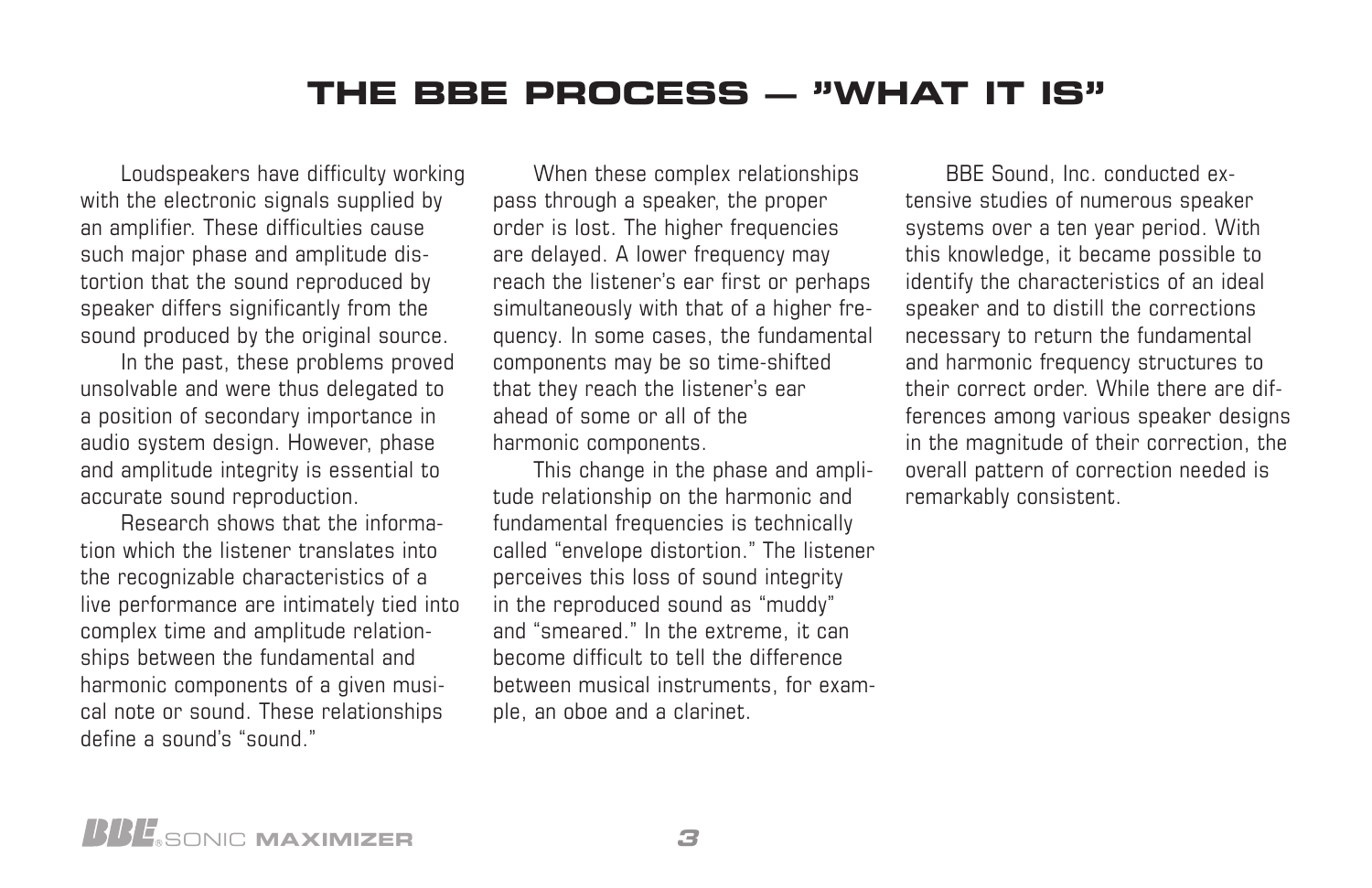#### **FRONT PANEL** (all 282i models)



When LED indicator is RED, Sonic Maximizer function is off. When it shows GREEN, Sonic Maximizer function is on.

Engages the Sonic Maximizer Process. When the button is in, the BBE Process is on. When the button is out, the BBE Process is off.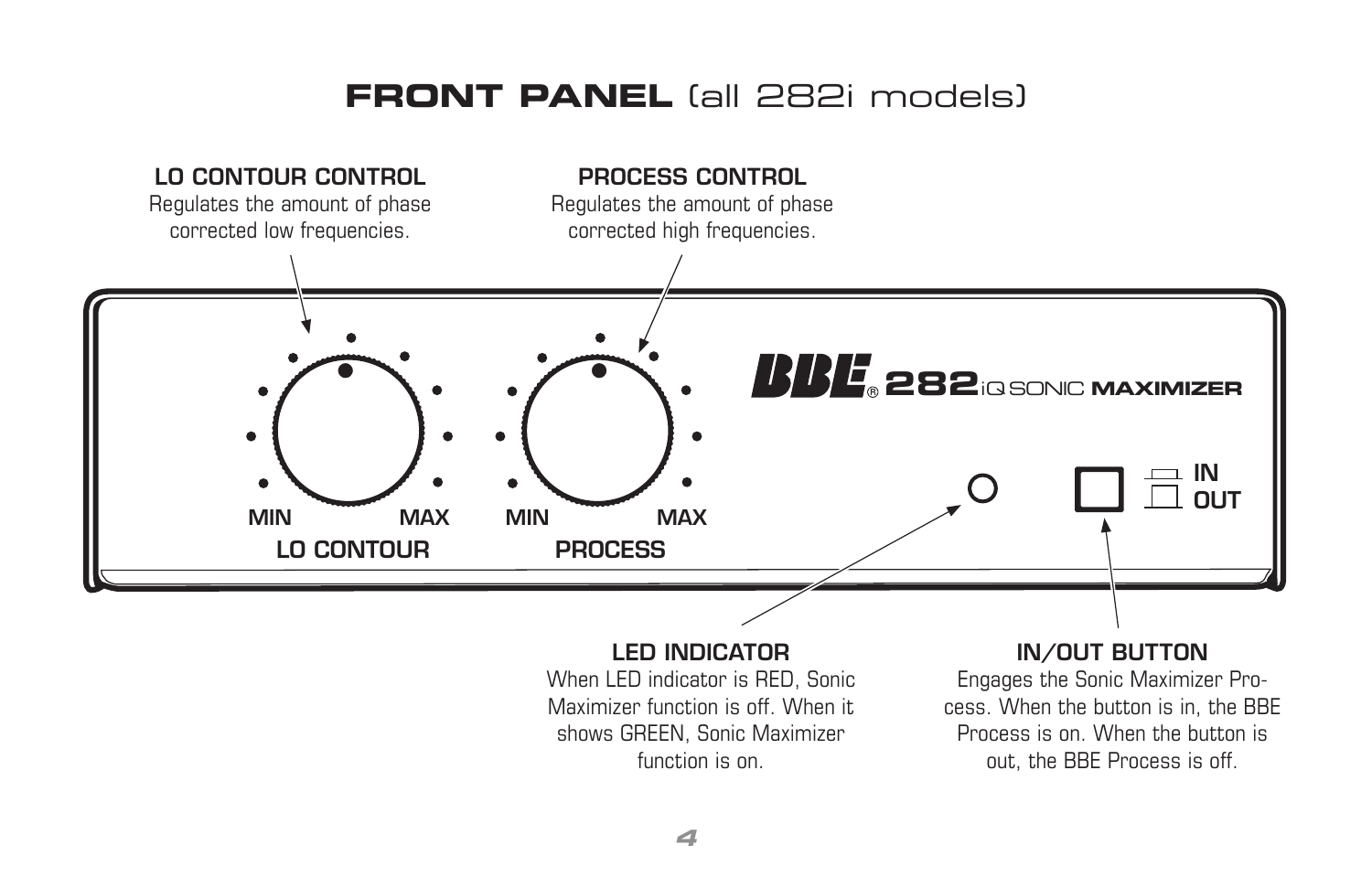## 282iQ **REAR PANEL**

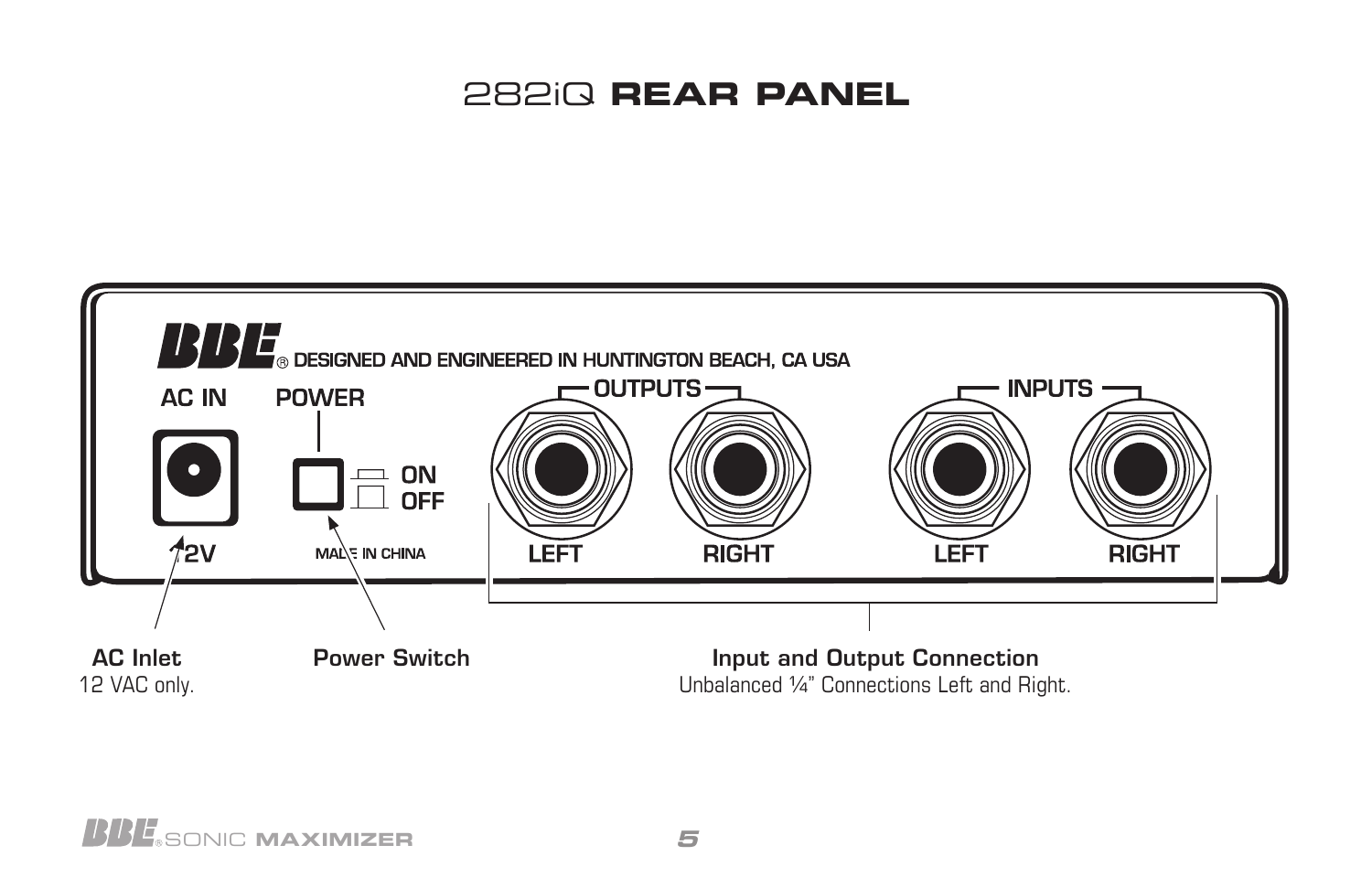## 282iR **REAR PANEL**

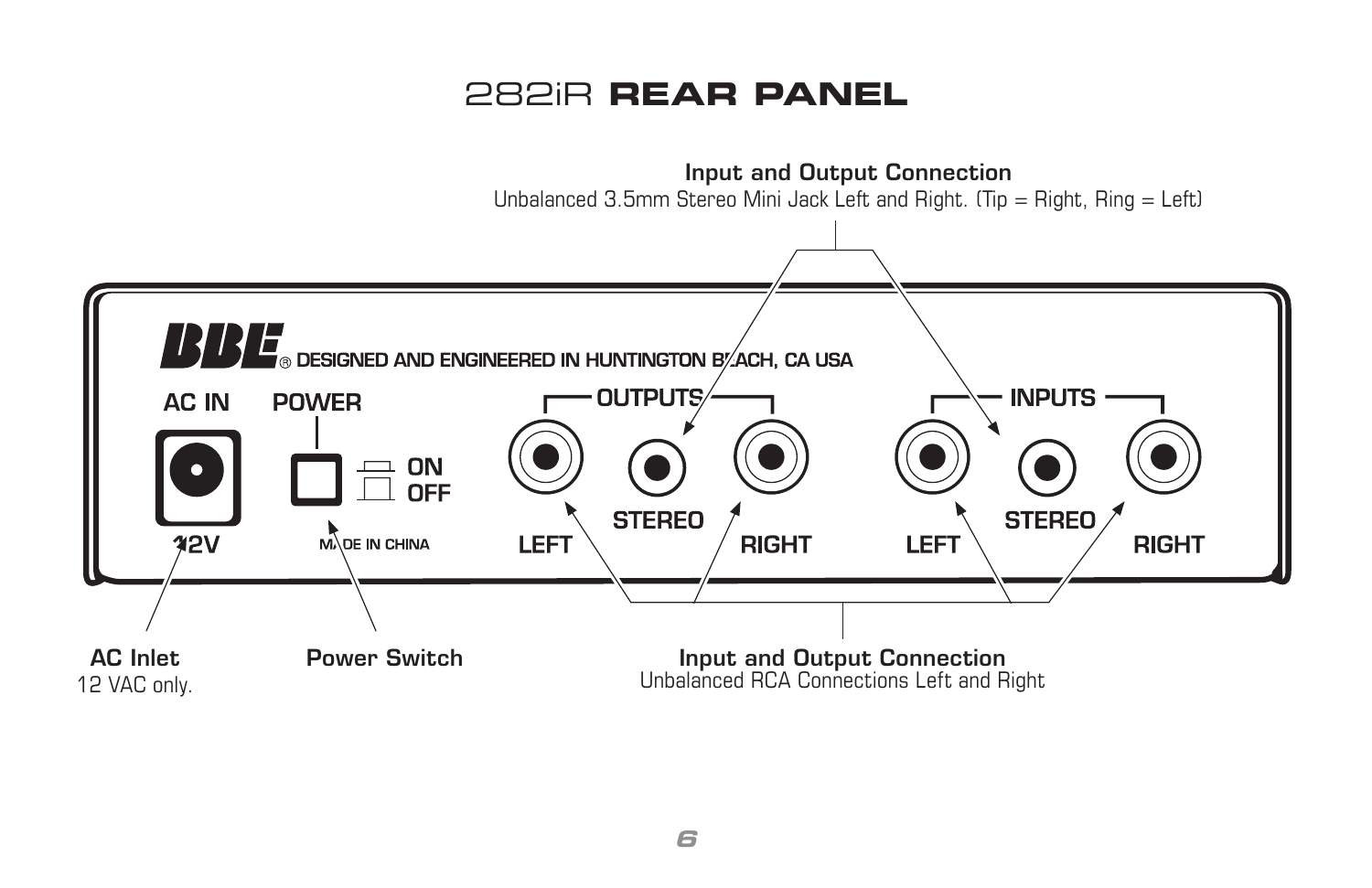## 282iX **REAR PANEL**

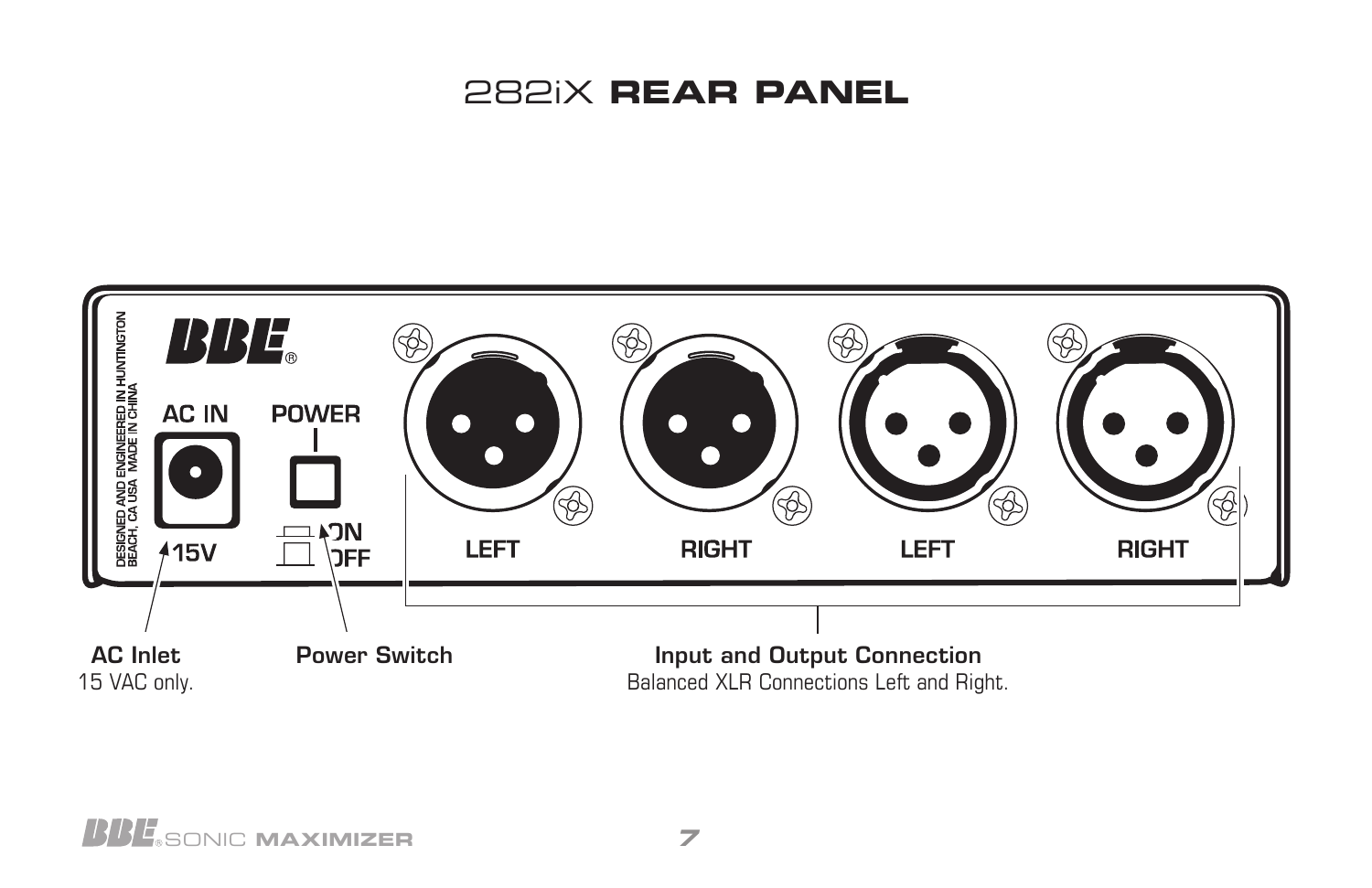We recommend that if at all possible, a BBE 282i which requires service be sent to our facility in Huntington Beach, California. We request that a "*RETURN AUTHORIZATION*" be issued by the dealer from whom you purchased the unit. If this is not possible, call BBE Sound, Inc. directly at *(800) 233-8346*, extension *116* to obtain a "*RETURN AUTHO-RIZATION*." Include a copy of the bill of sale with the unit when it is shipped to BBE Sound, Inc. so that the service can be expedited.

As the repair turnaround time is minimal, we request that the unit be sent to BBE Sound, Inc. We also need to add reliability data to our files so that future revision may be undertaken, if necessary, to improve the product. If unit has been purchased outside the US, please contact your national distributor.

### **SERVICE MAINTENANCE**

Maintenance of the BBE 282i is limited to proper cleaning of the unit with mild household cleaner such as Formula 409™ or Windex™. The chassis is steel , the casing is an aluminum extrusion. Both are finished with a durable polyurethane paint.

There are no user replaceable parts and the unit should not be opened for any reason unless you are a qualified technician. Calibration should be performed if parts are replaced or if a performance check-out indicates a problem with calibration. Long term use has shown that over the life of this unit there is little or no drift of the components in the BBE 282i which would cause a change in calibration.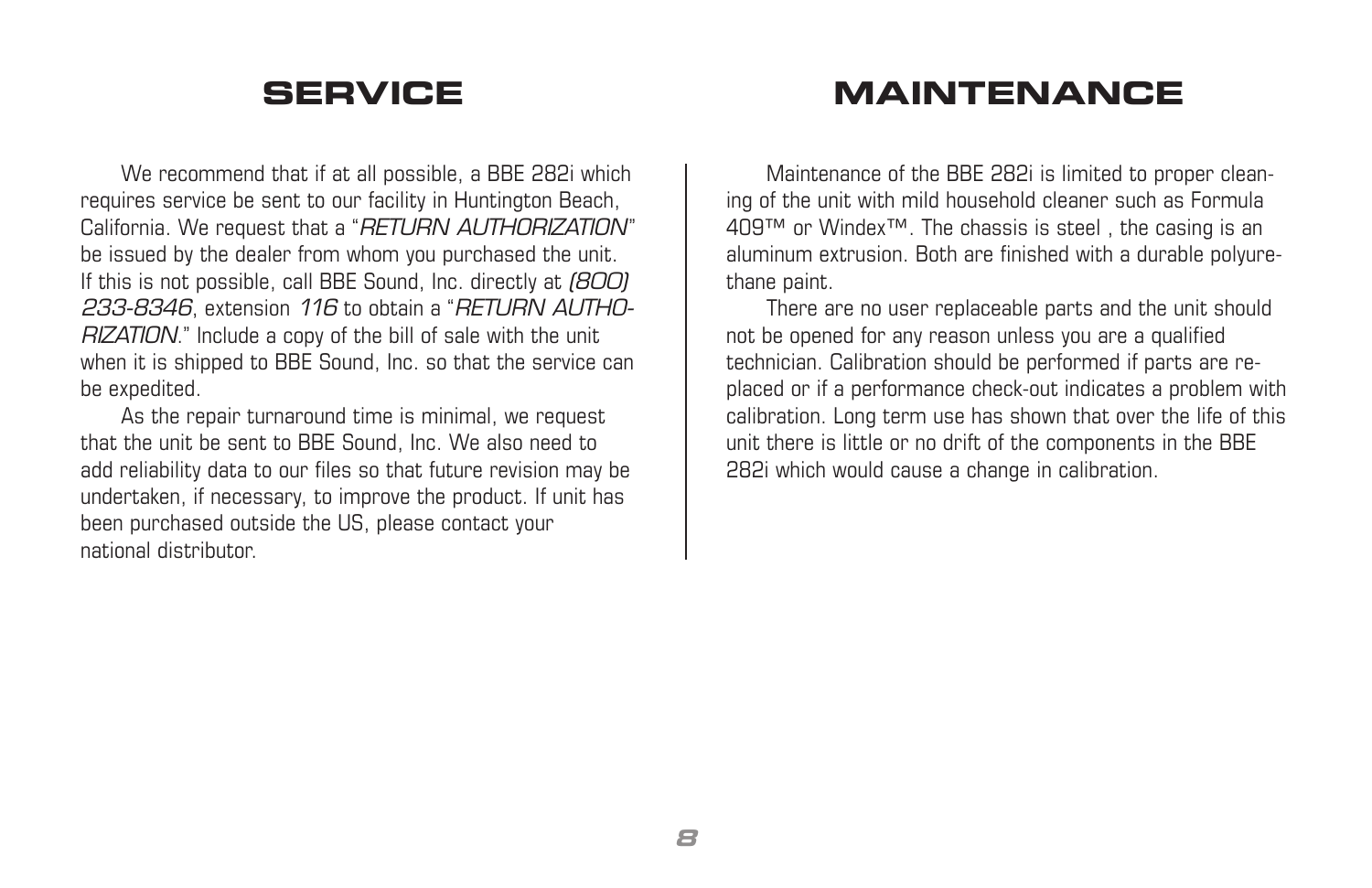## **5 YEAR LIMITED WARRANTY**

Warranty registration of the unit to BBE Sound, Inc. is not necessary. It is strongly recommended that you retain a copy of the bill of sale for future reference.

#### *IT IS THE SOLE RESPONSIBILITY OF THE END USER TO PROVIDE THE BILL OF SALE OR OTHER MEANS OF PROOF OF PURCHASE TO VALIDATE THE WARRANTY IF WARRANTY SERVICE IS REQUESTED.*

The BBE282i is warranted against defects in material and workmanship for a period of five (5) years from date of purchase from BBE Sound Inc. or from an authorized dealer. During this period, we will repair units free of charge providing that they are shipped prepaid to:

> BBE Sound, Inc., 5381 Production Drive, Huntington Beach, CA 92649.

We will pay return UPS shipping charges within the USA. All charges related to non-UPS shipping, including customs clearance, will be billed. The warranty will be honored for the longer of either 90 days from the date of any service or the remainder of the original 5 Year factory warranty.

This warranty will be consider null and void by BBE Sound, Inc. if any of the following is found:

1. The equipment has been physically damaged.

2. The equipment shows signs of abuse.

3. The equipment has been electrically damaged by improper connection or attempted repair by the customer or a third party.

4. The equipment has been modified without authorization.

5. The bill of sales indicates that the purchase date of the equipment is not within the warranty period.

All non-warranty repairs are warranted for a period of 90 days from the date of service.

BBE Sound, Inc. is *NOT LIABLE FOR CONSEQUENTIAL DAMAGES*. Should the unit fail to operate for any reason, our sole obligation is to repair it as described above.

*DO NOT RETURN ANY PRODUCT TO THE ABOVE ADDRESS WITHOUT INSTRUCTIONS AND AUTHORIZATION ISSUED BY THE ABOVE LOCATION*.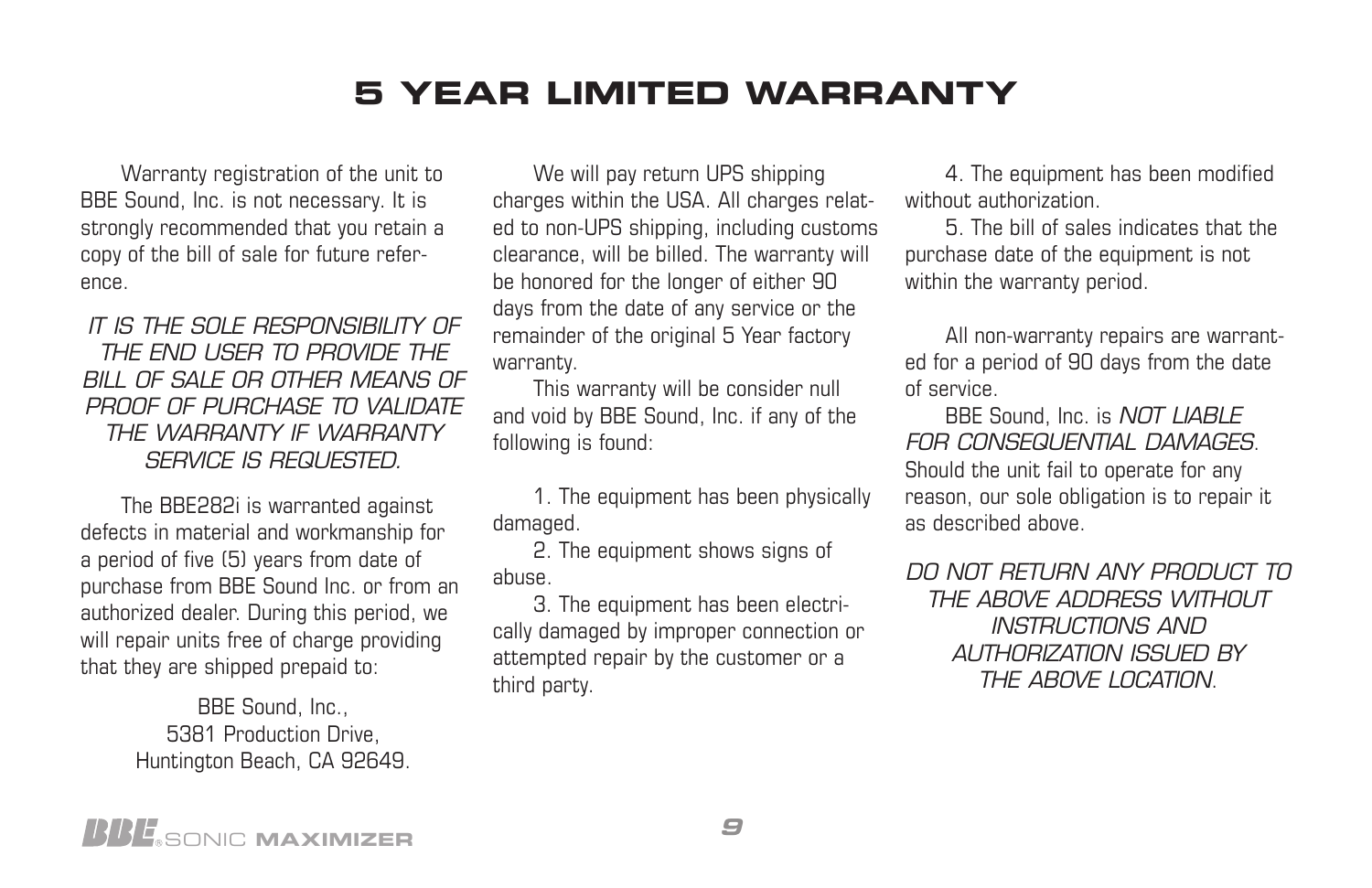## **SPECIFICATIONS**

| THD in process modeless than 0.1% at -10dBu input, 20-20kHz |                                                          |
|-------------------------------------------------------------|----------------------------------------------------------|
|                                                             |                                                          |
|                                                             | RCA jack or balanced XLR                                 |
|                                                             | RCA jack (282iQ and iR)<br>600 Ohms balanced XLR (282iX) |
|                                                             |                                                          |
|                                                             |                                                          |
|                                                             |                                                          |
|                                                             | 15 VAC (282iX) power supply.                             |
|                                                             |                                                          |
|                                                             |                                                          |